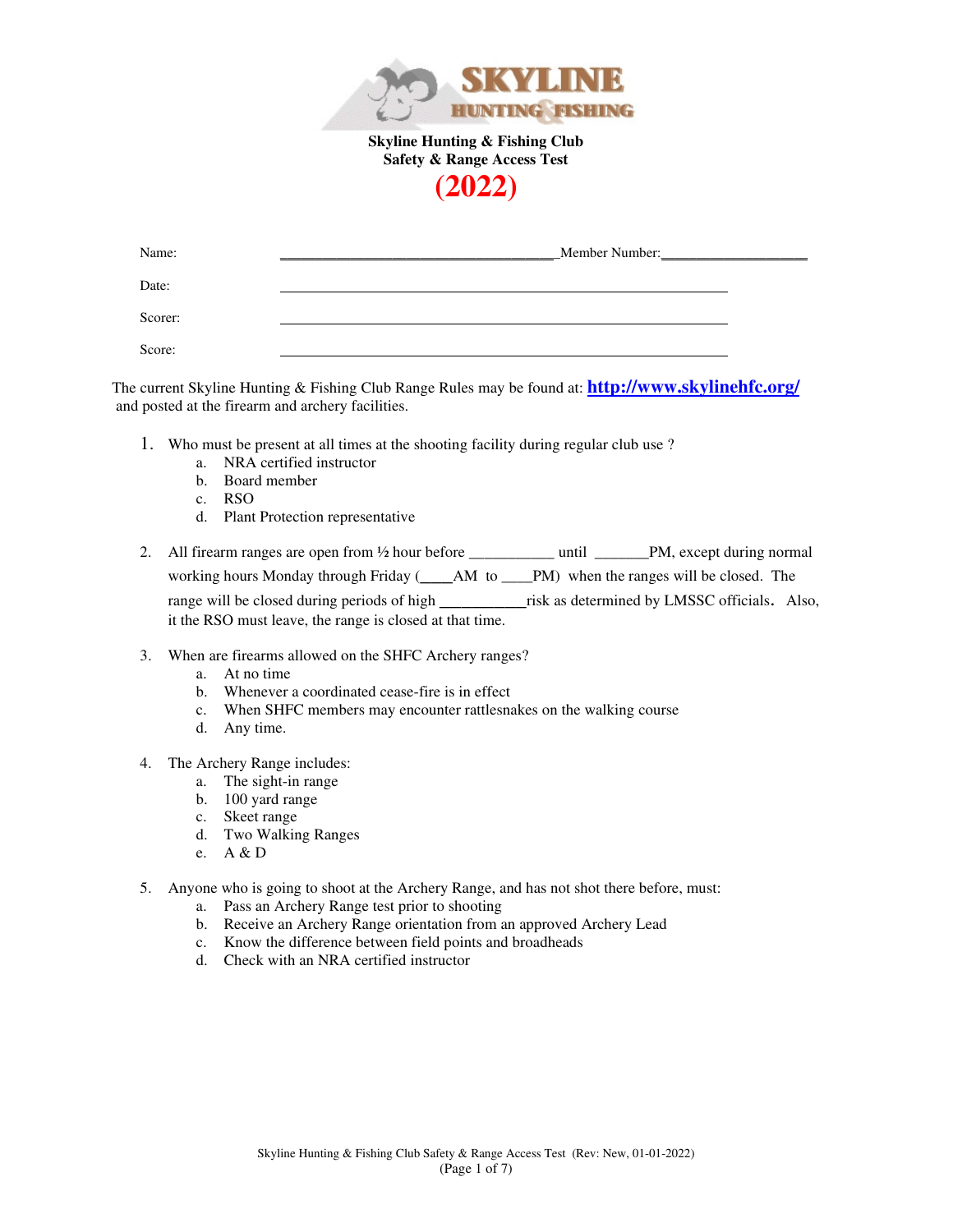

- **(2022)**
- 6. No member may discharge a firearm at the range unless: **(Select the Best Answer)**
	- a. A Range Officer (RO) is present
	- b. A Range Safety Officer (RSO) is present
	- c. A Plant Protection Representative is present
	- d. A board member is present
	- e. An NRA certified instructor is present
	- f. All of the above
- 7. Upon initial arrival at the range, the **two most important things** to do are:
	- a. Immediately place firearms, in a safe condition, on the shooting bench
	- b. Check to see if the red flags are flying
	- c. Do not remove your firearms from your vehicle
	- d. Go to the RSO Shack and scan your badge or enter your member number into the range manager computer system. (The RSO may or may not be in the Shack at the time of your sign-in)
	- e. Immediately holster your pistols.
- 8. What are the **two most important actions** that members & guests must perform before departing the range
	- ?
- a. Call a cease fire on your firing line
- b. Report to the RSO Shack and sign out by scanning your badge or entering your member number into the range manager computer system.
- c. Empty your magazine and chambers by firing down range
- d. Remove all magazines / ammo from the firearm (no round in the chamber) prior to moving the firearm from the shooting position to the their vehicle.
- e. Call friends on your cell and let them know to start up the BBQ.
- 9. Which type of firearms do not require the use of an open bolt indicator (OBI) or empty chamber indicator (ECI) while on the firing line ?:
	- a. Break action shotguns
	- b. Muzzle Loaders
	- c. Holstered semi-automatic pistols (unloaded / no magazine installed)
	- d. Holstered Revolvers (cylinder empty)
	- e. All of the above.
- 10. A "COLD" range means:
	- a. The temperature is below freezing
	- b. When an untrained guest is on the range.
	- c. When no shooting activities are occurring on a specific range. (Cease Fire may be in effect)
	- d. B & C
- 11. On the firing line, is handling of firearms allowed when people are down-range?
	- a. Yes, if the firearm is unloaded
	- b. Yes, if the firearm is pointed in a safe direction
	- c. Yes, if a coordinated cease-fire is in effect
	- d. No, absolutely no handling of firearms is allowed when people are down-range.
	- e. A & C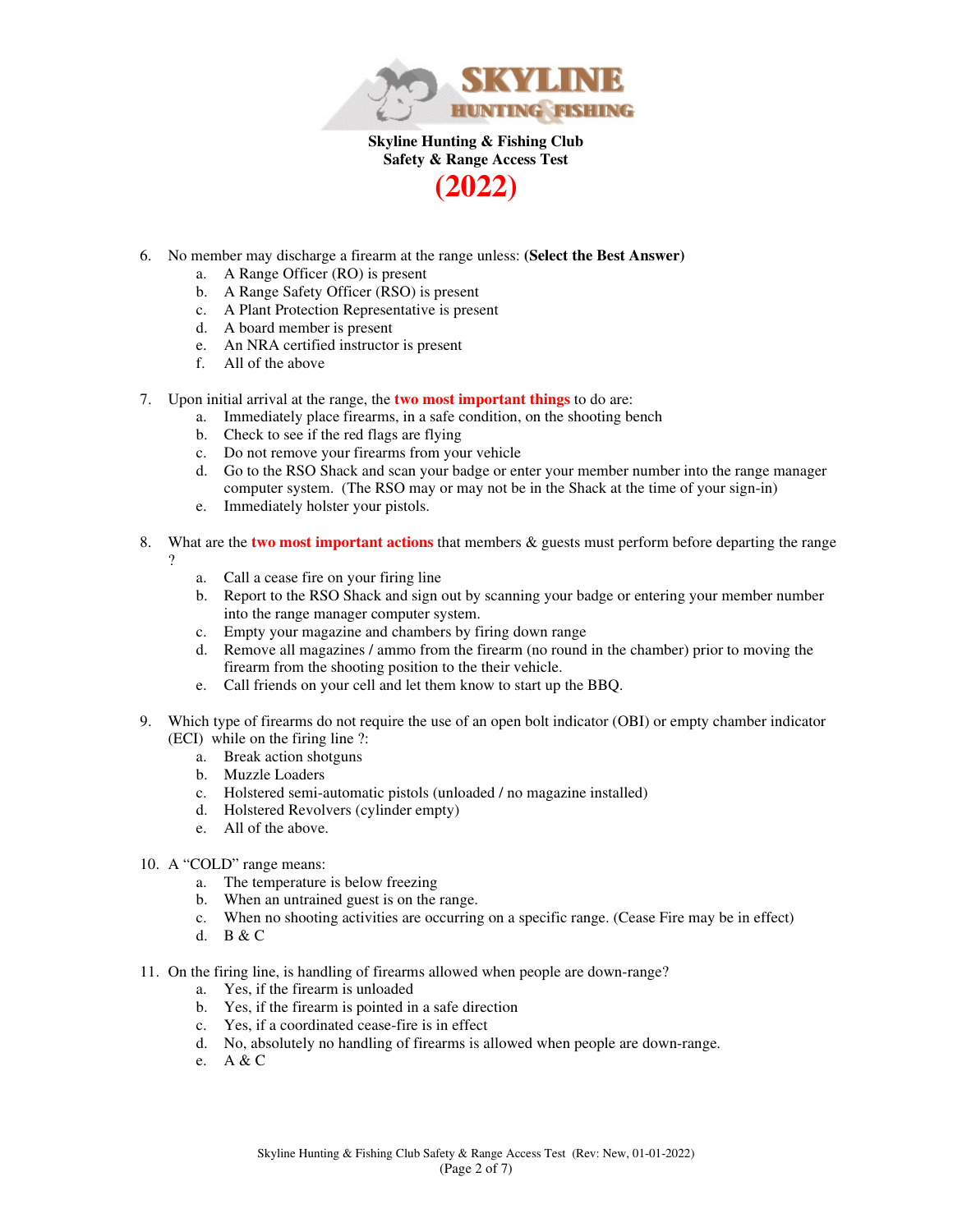

- 12. Access to the 100 yard range target areas (beyond 25 yards) is prohibited when which of the following conditions exist:
	- a. During firing in the Pistol House
	- b. During firing on the 200/300-yard range
	- c. During skeet shooting from stations 5, 6, 7 and 8.
	- d. All of the above
- 13. Access to the 200-300 yard target area (beyond 25 yards) is allowed while:
	- a. A cease-fires is coordinated with the 100 yard range
	- b. A cease-fire is coordinated with the pistol range
	- c. Both A & B
	- d. All of the above
- 14. What are the **two correct answers** for bringing children over 10 years of age and older and children under 10 years of age onto the range?
	- a. Children of 10 years and older must be accompanied and supervised by their sponsoring member, and may participate as a regular guest during normal hours of range operation.
	- b. Children must wear brightly colored orange vests.
	- c. Children under 10 years of age must be accompanied and supervised by their sponsoring member, and may only participate in SHFC organized / supervised events with qualified SHFC instructors.
	- d. a & c
- 15. Constellation Drive from SSNA to DPF must be closed prior to skeet shooting.
	- a. True
	- b. False
- 16. Recovery of unbroken clay birds from the Shotgun Range casual shooting area (manual throw area) is **NOT PERMITTED** while other ranges are in use...?
	- a. True
	- b. False
- 17. Per the Range Rules, how many guests may a member bring out to the range that are not part of their immediate family ?
	- a. Two guests
	- b. As many as I want
	- c. None
	- d. Ten
- 18. While on the SHFC firearms ranges, use of eye and ear protection is required:
	- a. At all times with no exception
	- b. At the member's discretion
	- c. While shooting is under way on that range. Persons not in the immediate area of the firing line may remove protection, but it is recommended that both eye and ear protection are used at all times.
	- d. Whenever a coordinated cease-fire is in effect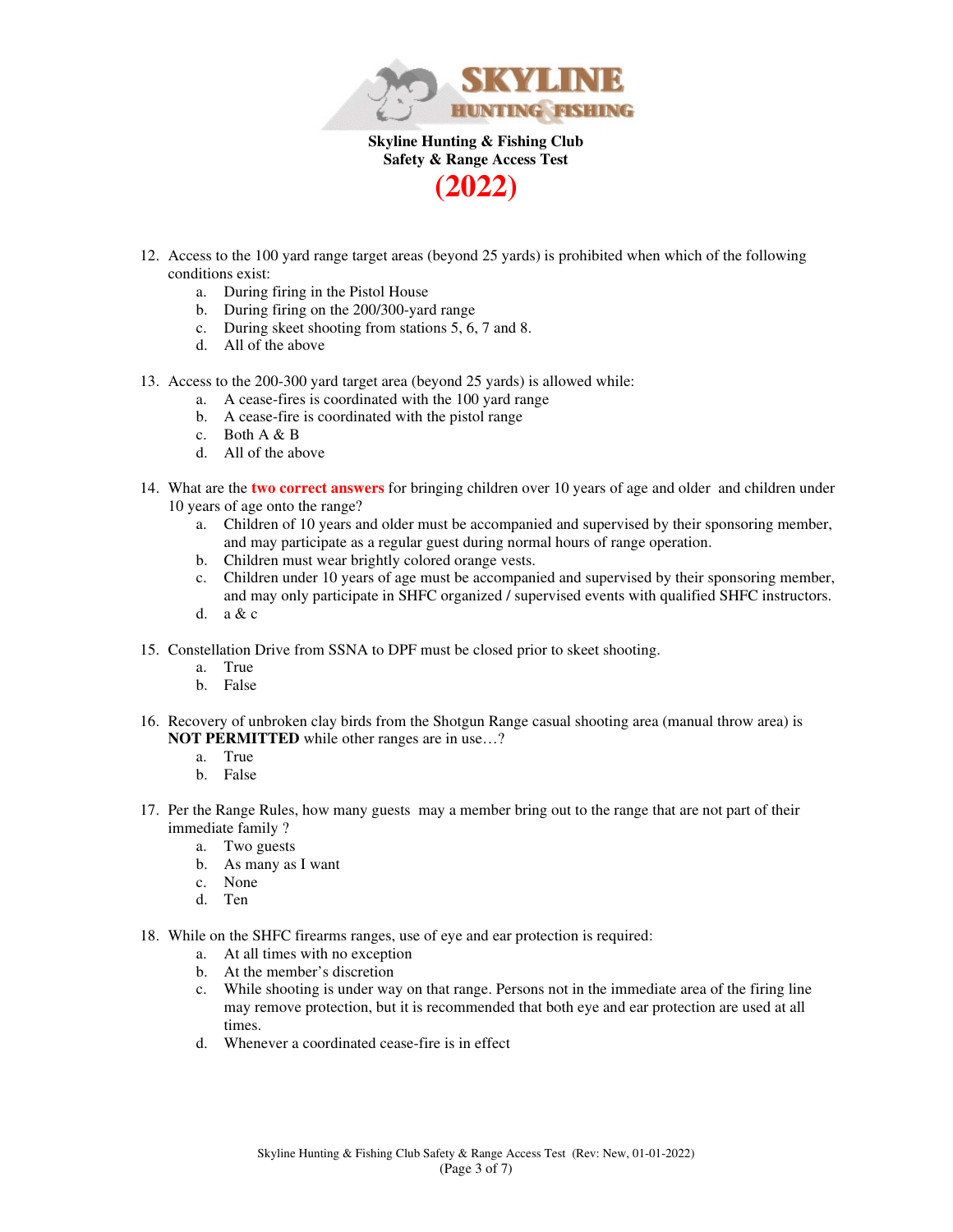

- 19. It is permissible to go to the pistol house target positions for marking, scoring, replacement or removal of targets on both the 25 yard and 50 yard target locations while shooting is under way on the 100 (which includes the plinking area), and the 200 & 300 yard ranges) ?
	- a. True
	- b. False
- 20. When are alcoholic beverages allowed on the SHFC ranges?
	- a. Upon completion of Range Maintenance tasks
	- b. Only during authorized SHFC functions
	- c. Never
	- d. Whenever a coordinated cease-fire is in effect
- 21. Who is responsible for guests?
	- a. SHFC members are responsible for all guests that they bring to SHFC ranges
	- b. Guests are responsible for themselves
	- c. The RO of the range the guest is using
	- d. Plant Protection
- 22. What area may members use for training hunting dogs?
	- a. None, no pets (with the exception of horses owned by Ridge Riders members) are allowed on Lockheed Martin property
	- b. Any SHFC range as long as a coordinated cease-fire is in effect
	- c. Horse pastures only
	- d. Authorized hunting areas only
- 23. After passing through one of the horse club gates on the way to a SHFC range, what condition should the horse club gate be left in?
	- a. Open, if I know others will be coming along any minute
	- b. Closed at all times to maintain security
	- c. In the position that the "Gate Open / Closed" sign is currently showing.
- 24. Drawing a loaded handgun from any type of holster is prohibited.
	- a. True
	- b. False
- 25. Shooting cross range is allowed when:
	- a. While shooting is under way on that range.
	- b. Never
	- c. Whenever a coordinated cease-fire is in effect
	- d. If nobody else is using the other range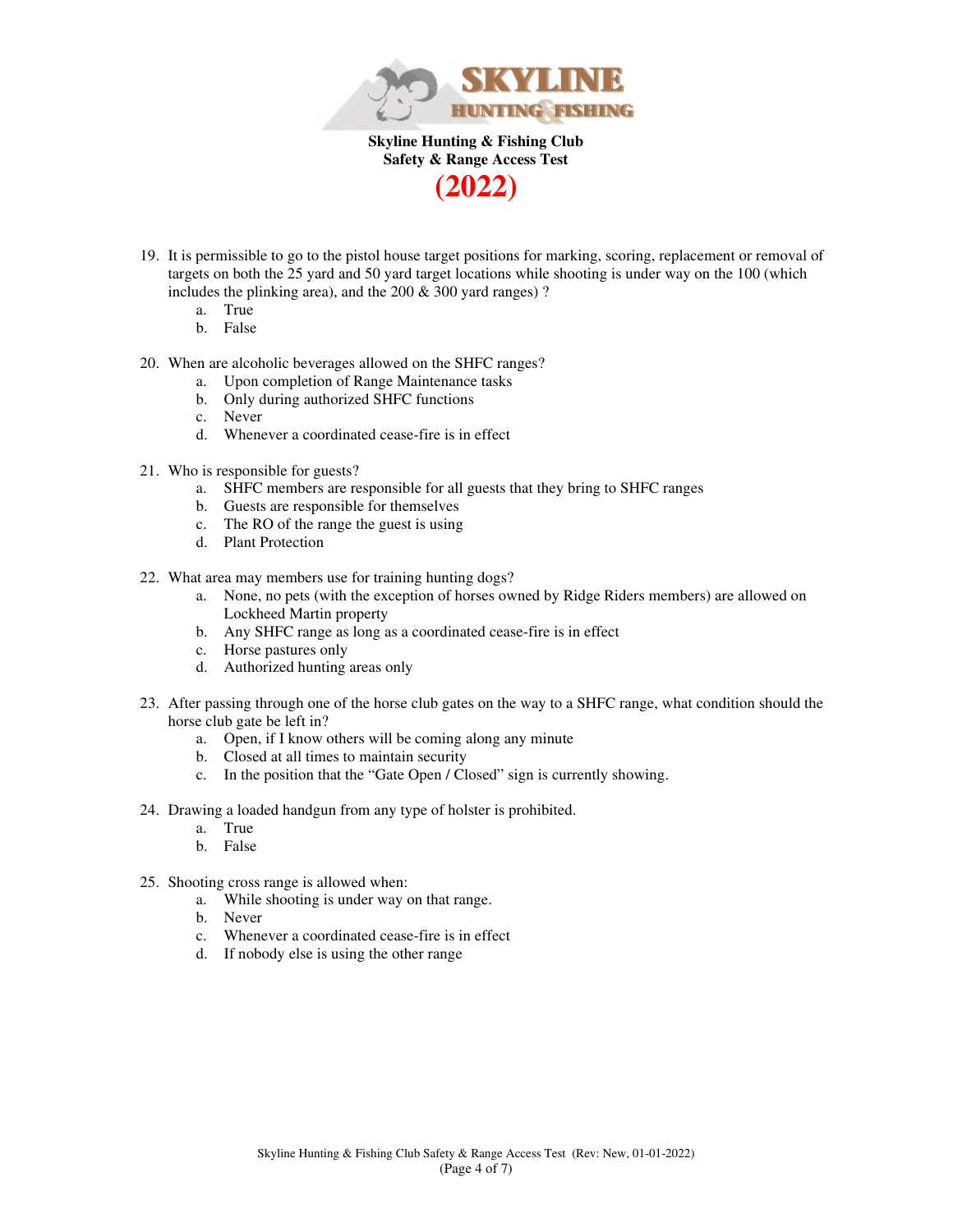

- 26. Unattended firearms on any range firing line must: **(choose all appropriate answers)**:
	- a. Have the chamber clear and action open
	- b. Not have a round in the chamber
	- c. Have an Open Bolt Indicator (OBI)/Empty Chamber Indicator (ECI) in place.
	- d. Can be placed in a holding rack or positioned at shooting position with magazines removed, and empty action. (OBI / ECI placement is optional)
	- e. All of the above
- 27. When must members bringing guests to the SHFC ranges have their guests sign a Release of Liability (i.e. "waiver")?
	- a. Once a year (at their initial attendance and each club 12 month cycle)
	- b. Only the first time the guest enters the range
	- c. Each and every time a guest enters the range
	- d. Only if guests are unfamiliar with safe firearm handling
- 28. All matches and organized SHFC range events shall be preceded by a Safety Briefing to be presented by the Event Lead / Range Officer or delegate.
	- a. True
	- b. False
- 29. The use of open bolt indicators (OBI's) / empty chamber indicators (ECI's) is mandatory at shooting positions when shooters are down range setting up targets, or when the firearm is unattended on the firing line.
	- a. True
	- b. False
- 30. When are persons allowed on the top of the divider dirt mounds (berms) that separate the Pistol House from either the shotgun range or the 100 yard range?
	- a. At no time
	- b. Only when neither range is in use
	- c. During a coordinated cease-fire
	- d. Both "b. & c".
- 31. **"Tracer"** or **"Incendiary"** Ammo is **not allowed** on the range ? No **"Hollow Point"** Handgun (Pistol or Revolver) Ammo is allowed, excluding .22LR Ammo or any other Rimfire Ammo?. No Exploding Targets are also not allowed on the range.
	- a. True
	- b. False
- 32. Upon arrival at the Wadsworth range access gate, if the RSO sign is displaying "Off Duty", and no RSO is scheduled for duty, only trained RSO's may change the sign to "On-Duty", and then proceed to the range, open the range, and assume the duty as the Ad-Hoc RSO.
	- a. True
	- b. False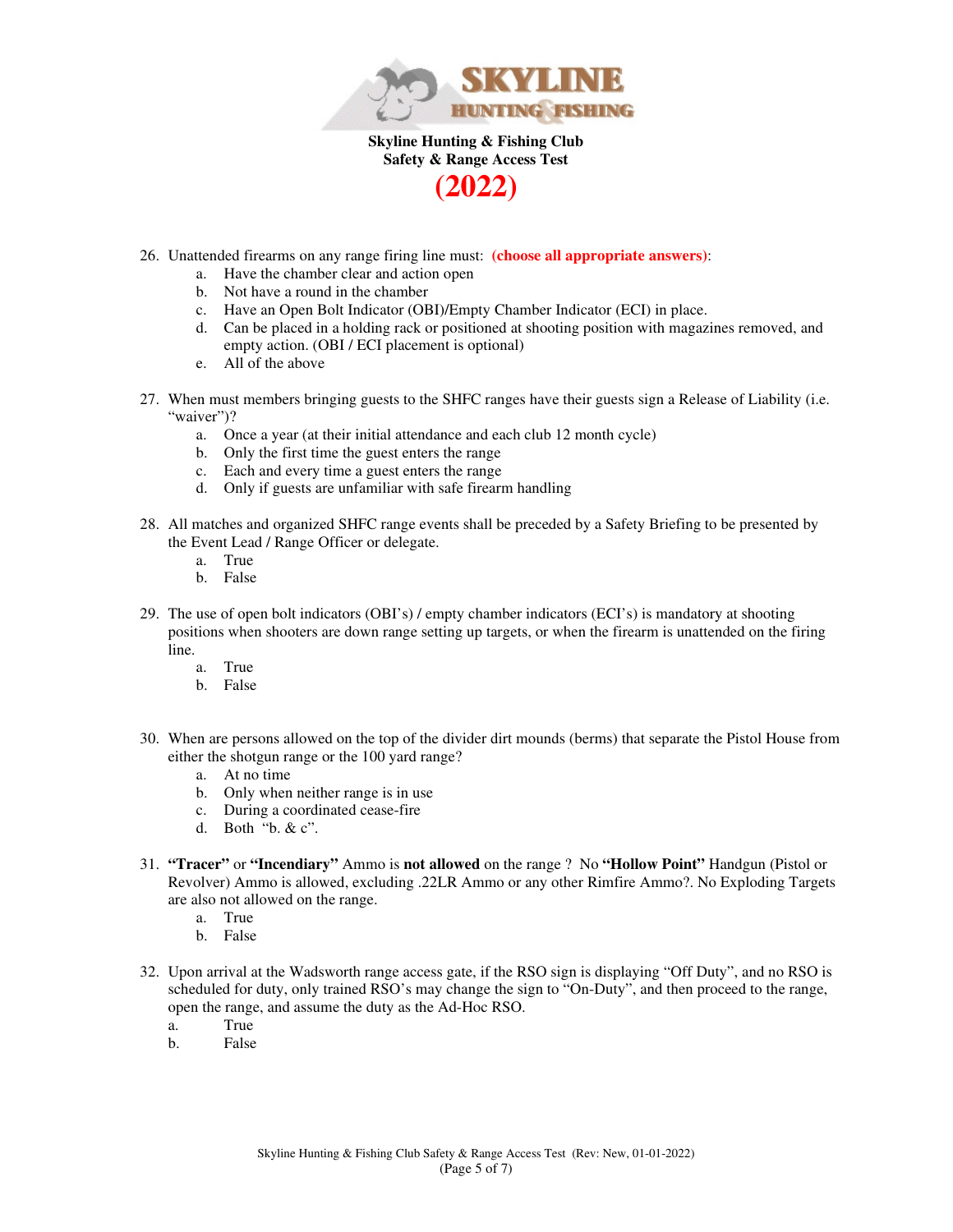

- 33. While transporting firearms to and from the SHFC ranges via the range road, firearms must be:
	- a. Unloaded except for the concealed weapons of Concealed Weapon Permit holders
	- b. Unloaded, no round in the chamber or cylinders (no magazine installed), and when feasible, Open Bolt Indicator (OBI) / Empty Chamber Indicator (ECI) installed.
	- c. In any condition if transported in the trunk of the vehicle
	- d. Cocked and locked
	- e. Holstered whenever possible
- 34. If an unsafe condition is observed on any range, who is authorized to call a "cease-fire"?
	- a. Only SHFC Board members
	- b. Anyone present at the range
	- c. Only the Range Officer
	- d. Only the Range Safety Officer
- 35. Who is allowed to discharge selectable fire / fully automatic firearms at the range?
	- a. Only Senior RSO's
	- b. Law Enforcement Personnel Only.
	- c. Ex-Military members with squad light machine gun training.
	- d. Club Members with Class-1 Federal Firearms Licenses (FFL's)
- 36. Which statements are true ?
	- a. The only authorized access to the range is through the range road entrance gate adjacent to Wadsworth approximately 2 miles north of the plant main gate.
	- b. No firearms, ammunition, or archery equipment are allowed in the interior of the LMC campus.
	- c. Both A & B
	- d. A only
	- e. B only
- 37. When is smoking allowed at the range?
	- a. At any time
	- b. At any "Practical Pistol" function
	- c. During a coordinated cease-fire
	- d. Never, no tobacco products are allowed at the range since Lockheed Martin is tobacco free
- 38. Which of the following statement is true?
	- a. Use of ATVs or unlicensed motorcycles is allowed on any range, range road or LMC property
	- b. Use of ATVs or unlicensed motorcycles is not allowed on any range, range road or LMC property
	- c. Use of ATVs or licensed motorcycles is allowed on SHFC ranges, range roads & LMC property for "off-roading" or recovering game animals only.
- 39. No hand or mechanically thrown clay bird throwing is allowed on the 100- or 200/300-yard ranges or the Pistol House except during club sponsored events.
	- a. True
	- b. False